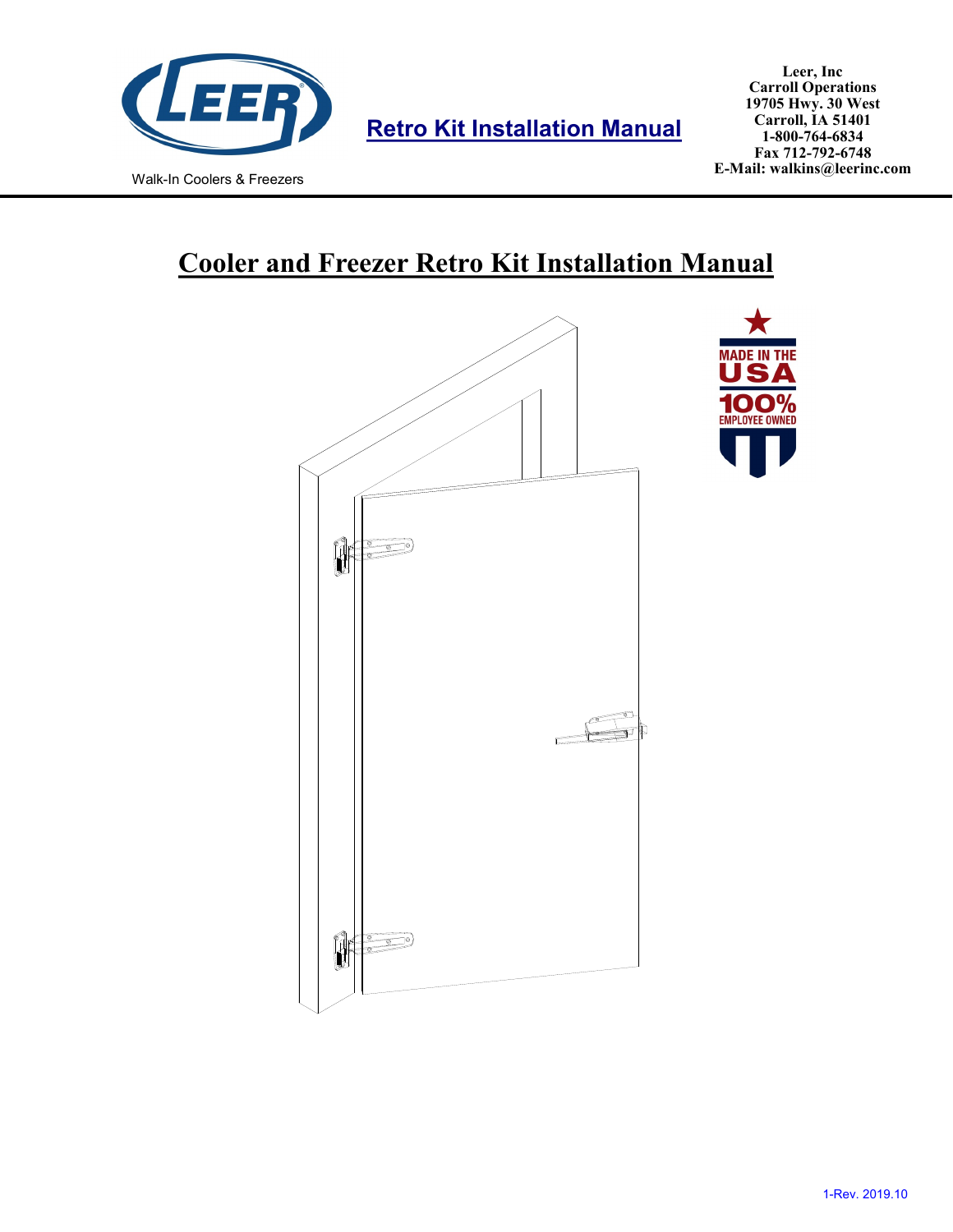

**Retro Kit Installation Manual**

Walk-In Coolers & Freezers

### **\*\*\*\*Important Notice\*\*\*\***

This shipment has been carefully inspected, checked and properly packaged before shipment. The shipping containers and our method of packaging have been thoroughly tested. We fully expect your merchandise to arrive in good condition.

When the carrier picked up the shipment at our dock, it was in good condition and technically it became your property at that time. Any damages, whether obvious or hidden, must be reported to the transporting company within 10 days of receipt of the shipment at your premises to avoid forfeiting claims for damages.

If the damage is obvious, write "RECEIVED DAMAGED" on the freight bill and have the driver sign the freight bill.

The packing list enclosed should be checked upon arrival to be sure no shortages exist. Once the freight bill has been signed free and clear, we have no recovery from the carrier on shortages or obvious damages, and Leer, Inc. cannot accept responsibility. If there are any questions regarding this shipment, please notify us within 7 days.

#### **SHIPMENTS DAMAGED IN TRANSIT BUT NOT OBVIOUS UPON ARRIVAL:**

Leave the item(s), packing material and carton "AS-IS". Notify your carrier's local office and ask for an immediate inspection of the carton and its contents. Notify Leer, Inc. of your problem.

After inspection has been made by the carrier and you have received acknowledgment in writing as to the damage, notify Leer, Inc. for the action you desire to resolve the problem. Be prepared to provide your purchase order number, our tag number, and our invoice number.

**It is your responsibility to follow the above instructions, or the carrier and/or Leer, Inc. will not honor any claims for damage.** 

#### **TOOLS and SUPPLIES GENERALLY REQUIRED**

Some of the tools listed below may be required for specific types of installations of Retro Kits. If you are unsure or have any questions contact the Leer, Inc.—Carroll Operations walk-in technical department.

#### **\* TAPE MEASURE \* 4' LEVEL \* CHALK LINE \*MITER SAW \*ADJUSTABLE WRENCH \* SCREWDRIVERS \*SHIMS \*LAG ANCHORS or SUITABLE FASTENERS \* WRENCH and SOCKET SET \* HAMMER \* RAM SET GUN \* POWER DRILL**

#### **NSF APPROVED SILICONE SEALANT IS PROVIDED FOR COOLER RETRO DOORS, BUTYL FOR FREEZERS.**

## **THINK SAFETY**

#### **USE THESE SAFETY TIPS**

1. To avoid injury while installing the retro kit, Leer, Inc. recommends protective eye gear, hard hat, gloves, and steel toe foot wear.

- 2. Prevent back injuries. Retro kits are heavy and care should be taken using ergonomic lifting and handling methods.
- 3. Any electrical work should be done by a licensed electrician.
- 4. Any refrigeration work should be done by a licensed refrigeration company.
- 5. Never work alone. Always have another person helping or observing in case of an emergency.
- 6. Follow installation instructions. The information provided will assist in the correct method of retro kit assembly & installation.
- 7. If unsure about something, contact your local representative or the Leer, Inc. walk-in technical department at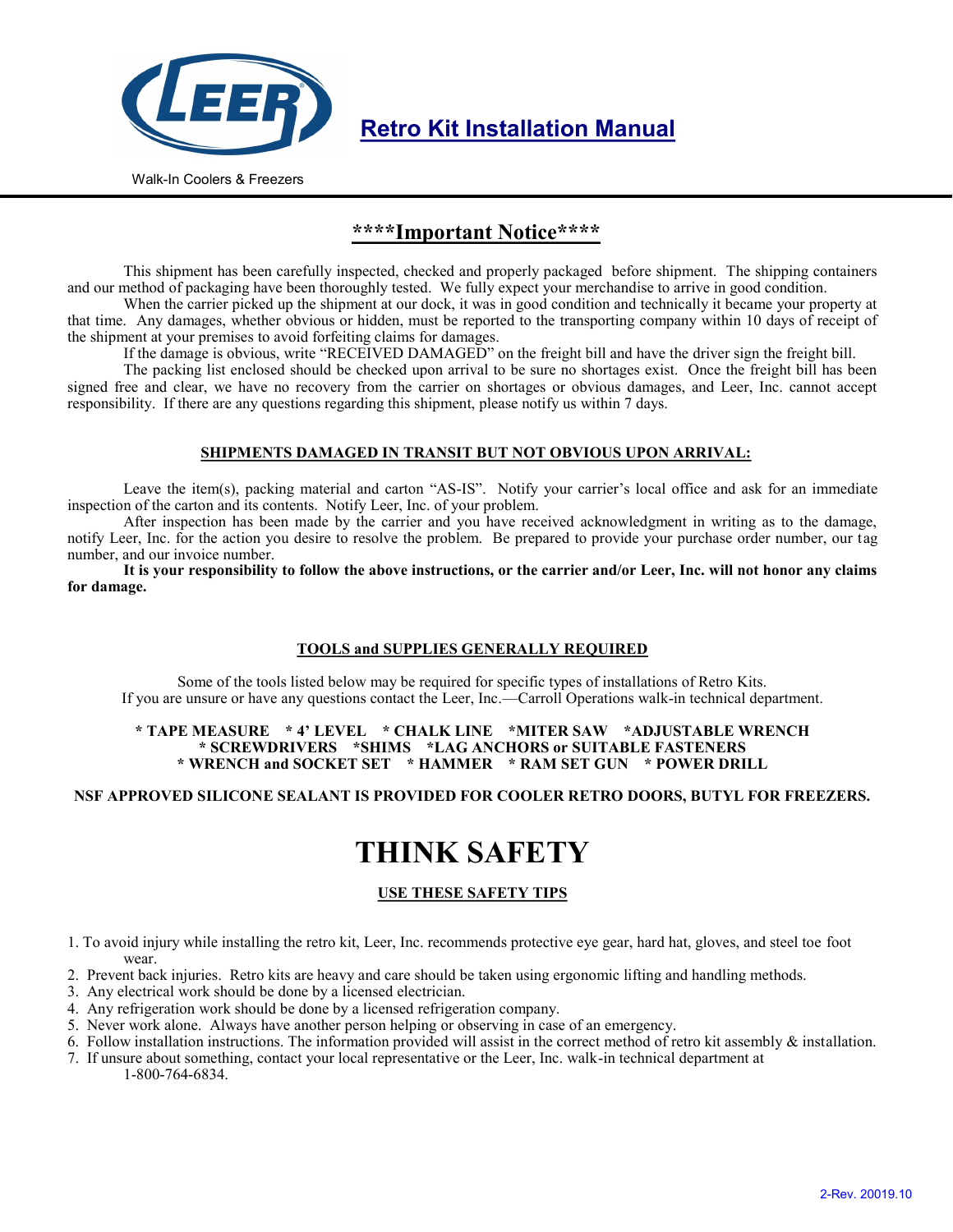

### **Retro Kit Installation Manual**

Walk-In Coolers & Freezers

The operation of this Retro-Door Kit and the years of service you receive from it, will depend upon you and your installation. Please follow these few guidelines to ensure a proper installation.

Instructions for wood frame walk-in.

- 1: Open all the packages and check to make sure you received all parts called out in the packing list.
- 2: Remove existing door and all hardware.
- 3: To begin, some installers remove the retro door from its retro door frame. This is left up to the installers preference. If the door is removed, store it aside with care to prevent dents or damage.
- 4: Place the retro door frame in front of the existing opening on the outside of the walk-in.
- 5: The retro door frame must be aligned and squared up in reference to the existing walk-in and floor.
- 6: Apply several beads of sealant to the interior surface of the door frame. This is to insure the retro door frame has a good seal to the existing walk-in. Butyl is preferred if the sealant can be unexposed.
- 7: Connect the retro door frame to the existing door frame. Ensure that the fasteners are connecting with the existing wood frame. (Note fasteners not supplied by Leer, Inc.)
- 8: Re-hang the retro fit door to the installed retro frame, making sure door swings smoothly. Keep in mind that the spring-loaded hinges are designed to over-close slightly. Rotate hex-shaped receiving mount outward approx. 130<sup>o</sup> to assure proper hex design placement, thereby allowing the door to self-close).
- 9: At this point it may be necessary to adjust the bottom sweep, and to run a bead of caulk around the perimeter of retro frame to ensure complete closure and adequate seal. Since this bead will be exposed, a high quality silicone sealant is recommended. Use NSF approved sealant if required.
- 10: If the retro-door kit is for a freezer application, you will need to remove the top threshold to get to the sub-threshold. Next, anchor the sub-threshold to the finished floor, then re-install top threshold. Finally, connect the wire leads to 110 volt power. (Note: Utilize a qualified electrician for electrical connections. Do not connect heat wire up until refrigeration is running.)

Instructions for all foam walk-ins.

- 1: Follow steps 1-6 in the above instructions.
- 2: Drill through the retro frame, existing frame and interior frame.
- 3: Using fasteners (not provided by Leer) connect all three parts together. You want to ensure the frames are all sandwiched tightly to provide the best seal possible. If interior frame is not supplied by Leer, you will need a fastening plate to the interior of existing frame so fasteners do not pull through.
- 4: Follow steps 8 and 10 in the above instructions to complete installation of retro-door kit.